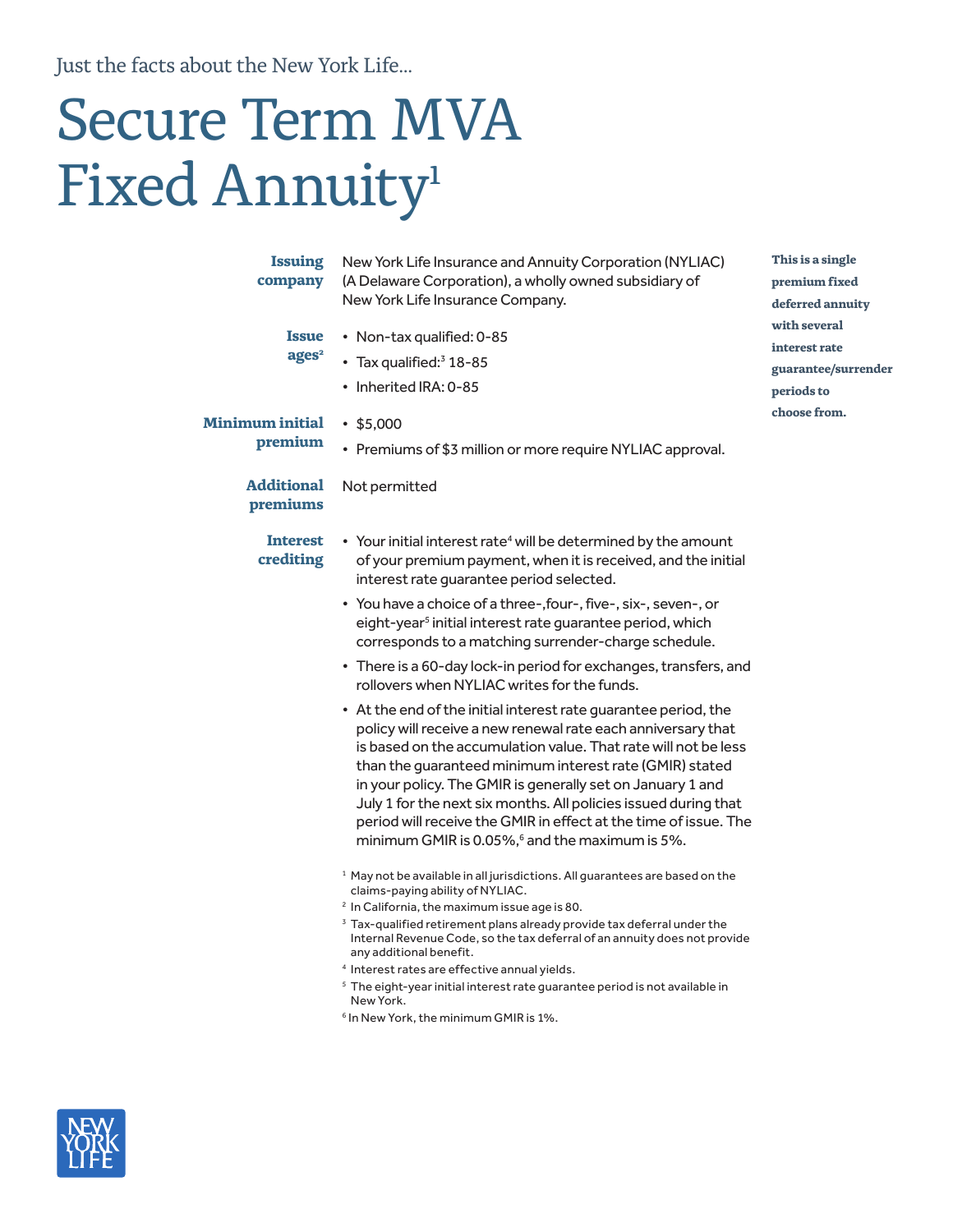## **crediting bands**

- **Interest**  \$5,000 to \$24,999
	- \$25,000 to \$49,999
	- \$50,000 to \$99,999
	- \$100,000 to \$1,499,999
	- \$1,500,000 and over

#### **Withdrawal options7**

- The minimum withdrawal amount is \$100. Surrender charges and a Market Value Adjustment may apply (see chart below).
	- The accumulation value may not fall below \$2,000 due to a partial withdrawal.
	- Each year, you may withdraw the greatest of:
		- 10% of the accumulation value as of the previous anniversary.
		- 10% of the current accumulation value.
		- 100% of the gain earned in the policy. (For policies with a premium amount of \$100,000 or more. Not available in New York.)

Withdrawals over the free withdrawal amount are subject to surrender charges as shown below, based on the surrendercharge period you select.

| 3 Years                 | $\mathbf{1}$ | $\overline{2}$ | 3              |                |   |   |                |                |
|-------------------------|--------------|----------------|----------------|----------------|---|---|----------------|----------------|
| % of Payment            | 7            | 7              | $\overline{z}$ |                |   |   |                |                |
| 4 Years<br>% of Payment | 1            | $\overline{2}$ | 3              | 4              |   |   |                |                |
|                         | 7            | 7              | $\overline{7}$ | 6              |   |   |                |                |
| 5 Years                 | $\mathbf{1}$ | $\overline{2}$ | 3              | 4              | 5 |   |                |                |
| % of Payment            | 7            | 7              | 7              | 6              | 5 |   |                |                |
| 6 Years                 | 1            | $\overline{2}$ | 3              | 4              | 5 | 6 |                |                |
| % of Payment            | 7            | $\overline{z}$ | 7              | 6              | 5 | 4 |                |                |
| 7 Years                 | 1            | $\overline{2}$ | 3              | 4              | 5 | 6 | $\overline{z}$ |                |
| % of Payment            | 7            | 7              | 7              | 6              | 5 | 4 | 3              |                |
| 8 Years                 | 1            | $\overline{2}$ | 3              | $\overline{4}$ | 5 | 6 | $\overline{z}$ | 8              |
| % of Payment            | 7            | $\overline{z}$ | $\overline{7}$ | 6              | 5 | 4 | 3              | $\overline{2}$ |

#### **Choose from among these surrender-charge periods:8,9**

<sup>7</sup> Withdrawals may be subject to regular income tax and, if made prior to age 59½, may be subject to a 10% IRS penalty.

8 In New York, the surrender charge schedules are as follows: 3 years: 7%, 6%, 5%; 4 years: 7%, 6%, 5%, 4%; 5 years: 7%, 6%, 5%, 4%, 3%; 6 years: 7%, 6%, 5%, 4%, 3%, 2%; 7 years: 7%, 6%, 5%, 4%, 3%, 2%, 1%.

<sup>9</sup> The eight-year surrender-charge period is not available in New York.

**Administrative fee** You will not be charged an annual policy maintenance fee or policy administration fee.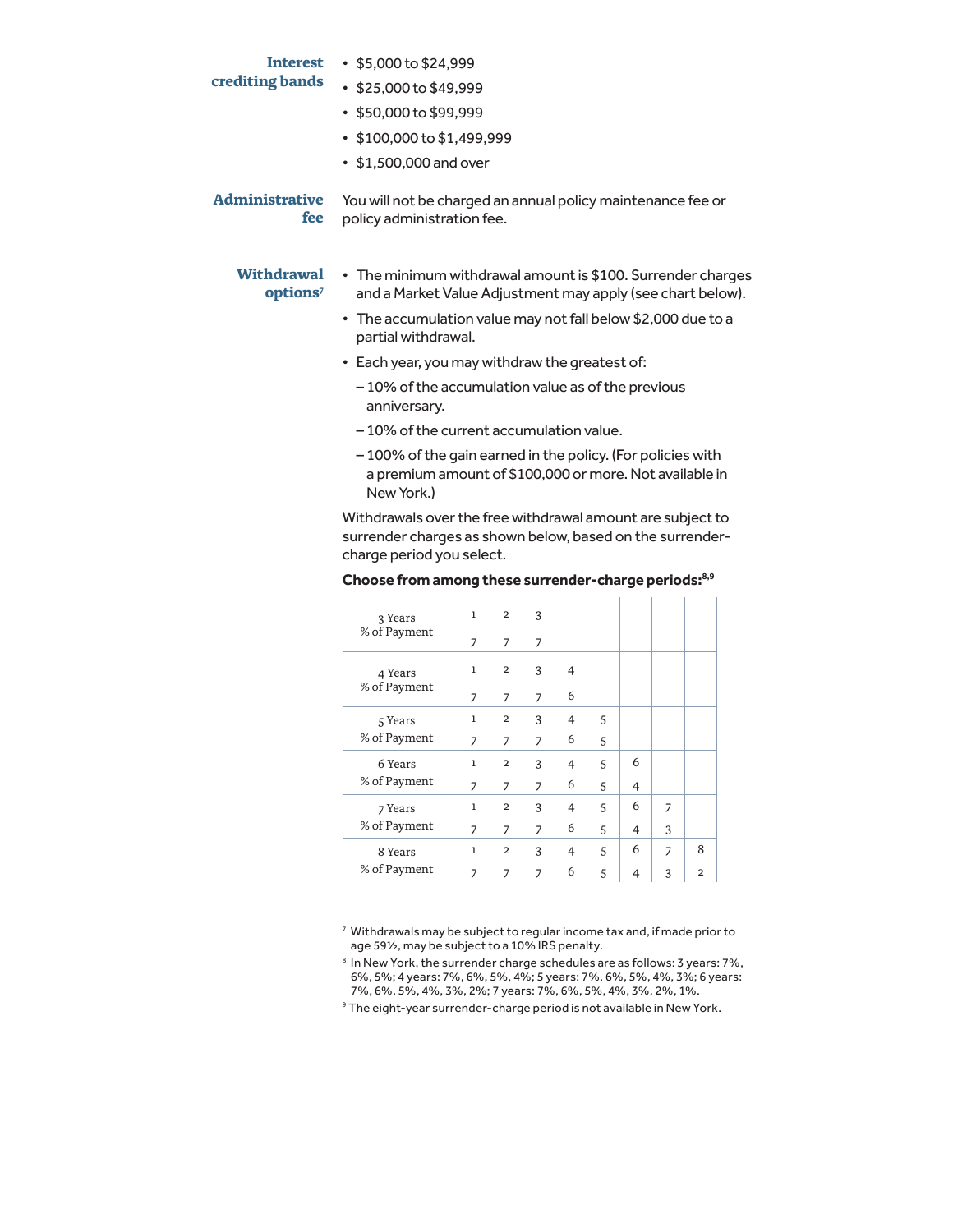## **Market Value Adjustment (MVA)**

The New York Life Secure Term MVA Fixed Annuity comes with a Market Value Adjustment (MVA) provision that allows NYLIAC to offer a potentially higher initial interest rate than the rate of a product that does not offer this adjustment. An MVA only applies when the policy owner surrenders or makes a withdrawal from the contract that is greater than the surrender-charge-free withdrawal amount during the surrender-charge period. An MVA is not applicable after the surrender-charge period is over. The MVA will add or deduct an amount from your annuity, or from the withdrawal amount you receive. The amount of the MVA is determined by a formula that measures the change in the U.S. Treasury Constant Maturity yield plus the applicable Bloomberg Barclays US Corporate Bond Index from the issue date to the surrender or excess withdrawal date.<sup>10</sup> If the interest rates on which the MVA is based are higher than when you purchased the annuity, the MVA will likely be negative, meaning an additional amount may be deducted from either your annuity or your withdrawal amount. Conversely, if the interest rates on which the MVA is based are lower than when you purchased your annuity, the MVA will likely be positive, meaning money may be added to either your annuity or to your withdrawal amount. The MVA cannot decrease the accumulation value of the policy below the premiums paid less prior withdrawals, applicable charges, and taxes, accumulated at the guaranteed minimum interest rate as stated in your contract. However, the applicable surrender charges may further reduce the accumulation value below the premium paid or the amount you receive when you make a partial withdrawal or fully surrender the policy. Refer to the New York Life Secure Term MVA Fixed Annuity Examples and Explanation flyer for more information.

<sup>10</sup> The New York Life Secure Term MVA Fixed Annuity is not sponsored, endorsed, sold, or promoted by Bloomberg Barclays. Bloomberg Barclays' only relationship to New York Life Insurance and Annuity Corporation is the licensing of the Bloomberg Barclays U.S. Corporate Bond Index, which is determined, composed, and calculated by Bloomberg Barclays without regard to New York Life Insurance and Annuity Corporation or the New York Life Secure Term MVA Fixed Annuity. Bloomberg Barclays does not guarantee the accuracy, completeness, quality, and/or validity of the Bloomberg Barclays U.S. Corporate Bond Index. Bloomberg Barclays is not responsible for and has not participated in any determinations or calculations of value related to the New York Life Secure Term MVA Fixed Annuity. Bloomberg Barclays has no obligation or liability in connection with the administration, marketing, sale, or trading of the New York Life Secure Term MVA Fixed Annuity.